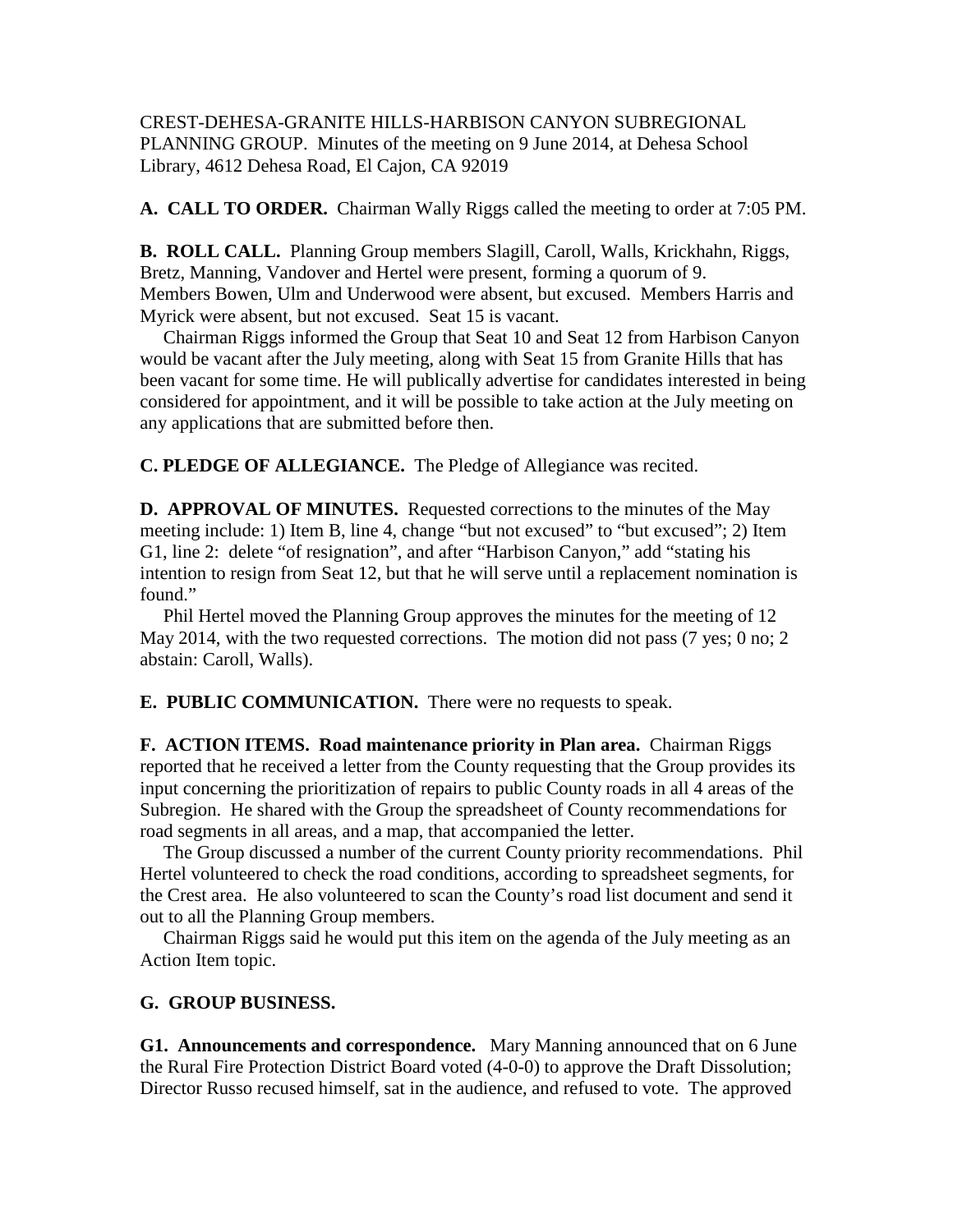Draft Dissolution will now be submitted to LAFCO for its consideration and decision. Unless 2,250 legally registered residents of the Rural Fire Protection District vote to stop dissolution by 30 June, it will automatically occur following LAFCO approval, and the County will be the receiver, acquiring all of the debts and benefits of the RFPD.

 If 2,250 valid signatures protesting the dissolution are in fact secured before 30 June, then there would need to be a public vote about the dissolution proposal.

**G1a. Presentation by Sycuan representative (Cody Martinez).** Chairman Riggs introduced Cody Martinez, representative of the Sycuan Band of the Kumeyaay Nation, for a presentation concerning Sycuan's current and future actions on the former sand mining property that has completed fee-to-trust transfer and is now Reservation land.

 Cody explained that although the fee-to-trust transfer process concerning the sand mining and other property is completed, there are many issues with many public agencies or entities concerning environmental and natural resource matters. The Band adopted a Natural Resources Management Plan that includes a program to put up fencing and signage; to conduct baseline studies of specific natural resources; to contract consultants for restoring native lands and habitats. He said the Band has not yet finalized plans concerning passive uses of the land, including horseback riding, that Sycuan is willing to work with passive use concepts that may be proposed, and that its proposed use of Sloane Canyon Road as a riding and hiking trail is also open for discussion.

 Cody provided a handout with exhibits showing details of the Fencing and Trespass Management Program the Band has implemented. He said that the Band has renamed "Lake Emma" to now be named "Willow Lake," and that Sycuan is preparing a bid for 6,200 lineal feet of fencing along the north shore of Willow Lake. This will be 7' high chainlink coated with black polyethylene, and will be located in the County's right-ofway for Dehesa Road, replacing the current lower chainlink fence that is there now. Willow Lake is open to tribal members and guests, and the Band is working on policies concerning fishing and recreation there.

 Along Sloane Canyon Road upstream from the Sweetwater River bridge, the Band has installed a steel barricade more than 400' long to keep Off Highway Vehicles from leaving the road and going into the river flood plain habitats there. This barrier is also installed in the County's road right-of-way.

 Lory Wally pointed out that the equestrian community provided the County Trails group suggestions for alternate trail locations to get trail use off the public road and away from vehicles along Sloane Canyon Road. Cody responded that the Band has not had discussions with the County concerning trail locations, or anything else, since the fee-totrust action was completed.

## **G1b. Golden spotted oak borer (Bretz).**

**G2. Expense reimbursement requests.** There were no requests.

**G3. Subcommittee reports.** There were none.

**G4. Meeting updates.** The 14 July 2014 meeting of the Planning Group will be at Dehesa School, 4612 Dehesa Road, El Cajon, 92019.